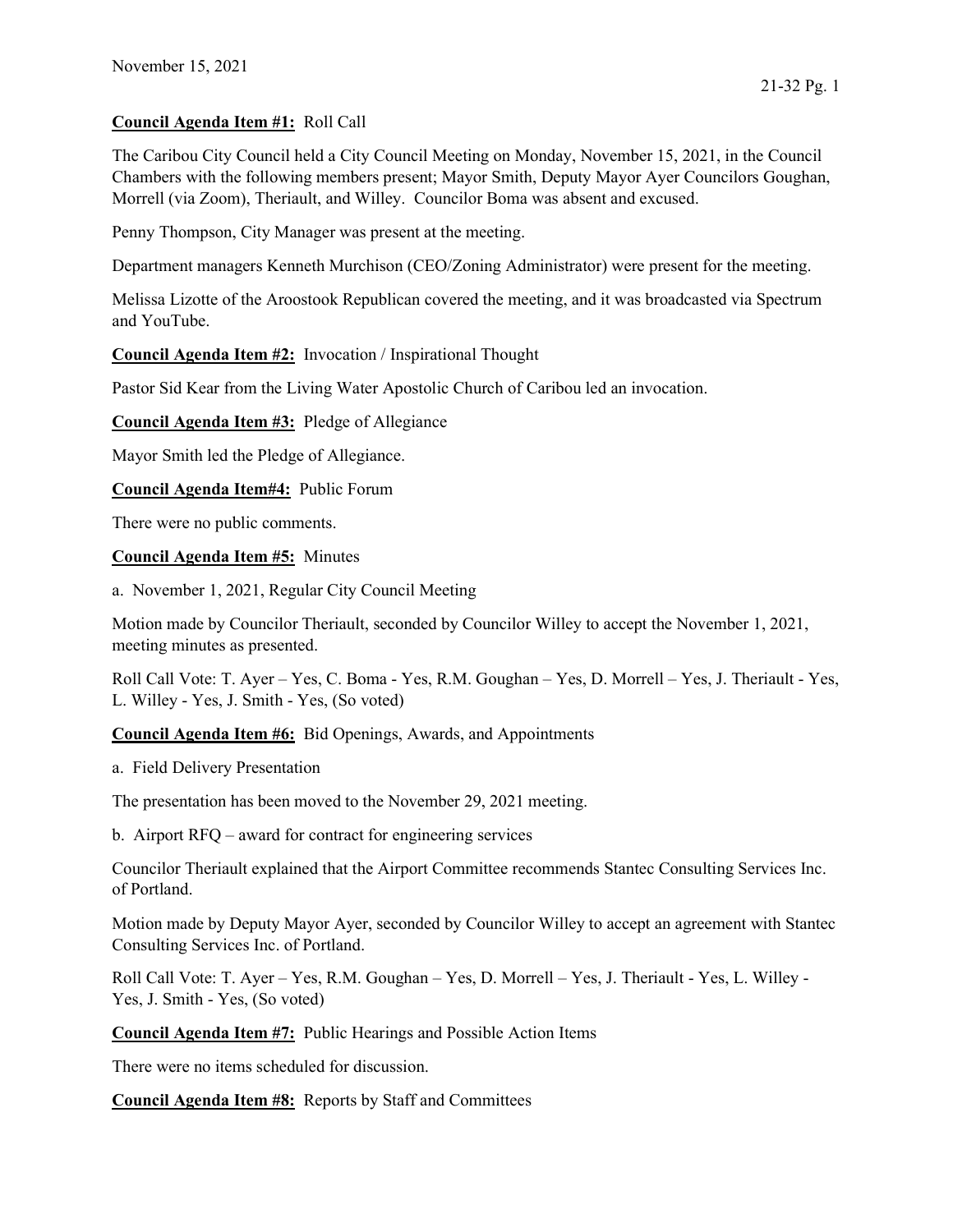a. Abatement of property taxes on 16 Sincock Street – Finance Department

Mayor Smith explained that this is a property that was conveyed at the last meeting to Dale Johnson and now they needed to abate the remainder of the taxes.

Motion made by Deputy Mayor Ayer, seconded by Councilor Theriault to abate the taxes for 16 Sincock Street.

Roll Call Vote: T. Ayer – Yes, R.M. Goughan – Yes, D. Morrell – Yes, J. Theriault - Yes, L. Willey - Yes, J. Smith - Yes, (So voted)

b. Tax Acquired Property – Finance Department

Mayor Smith explained that at the last meeting the Council was given a memo for a first read of properties subject from the automatic lien foreclosure process. Some of the properties have been removed from the list because the payment has been received for the full payment on the 2019 taxes and related expenses. Tonight, the Council needs to vote to waive foreclosure on any property that they wish to stop the automatic lien foreclosure process.

Manager Thompson explained that there is a memo from the finance department for four properties that were paid off today: 96 Main St., 34 W. Presque Isle Rd., 898 Van Buren Rd, and 22 Veronica Street. There are also two mobile homes that have no land, and it is suggested that they waive the foreclosure on them. The one located at 375 Belanger Road is the one that the finance director had talked about in the last meeting that the foreclosure was waived last year, and there is quite a lot of taxes owed on the property.

Motion made by Councilor Theriault, seconded by Councilor Willey to waive foreclosure on 577 Access Highway Lot 3 (RE Account 1636) and 557 Access Highway Lot 10 (RE Account 5121)

Roll Call Vote: T. Ayer – Yes, R.M. Goughan – No, D. Morrell – Yes, J. Theriault - Yes, L. Willey - Yes, J. Smith - Yes, (So voted)

Motion made by Deputy Mayor Ayer, seconded by Councilor Morrell to waive the foreclosure of the Merlin One LLC properties Account 711 0 East Presque Isle Road - Map 8 Lot 71, and Account 2549 0 Lyndon Street - Map 25 Lot 148

Roll Call Vote: T. Ayer – Yes, R.M. Goughan – Yes, D. Morrell – Yes, J. Theriault - Yes, L. Willey - Yes, J. Smith - Yes, (So voted)

c. Manager's Report

Manager Thompson reviewed the City Manager's report dated November 12, 2021

Council Agenda Item #9: New Business, Ordinances and Resolutions

There were no items scheduled for discussion.

## Council Agenda Item #10: Old Business

a. Ordinance No. 17, 2021 Series, Charter Amendment

Motion made by Deputy Mayor Ayer, seconded by Councilor Morrell to approve Ordinance No. 17, 2021 Series, Charter Amendment.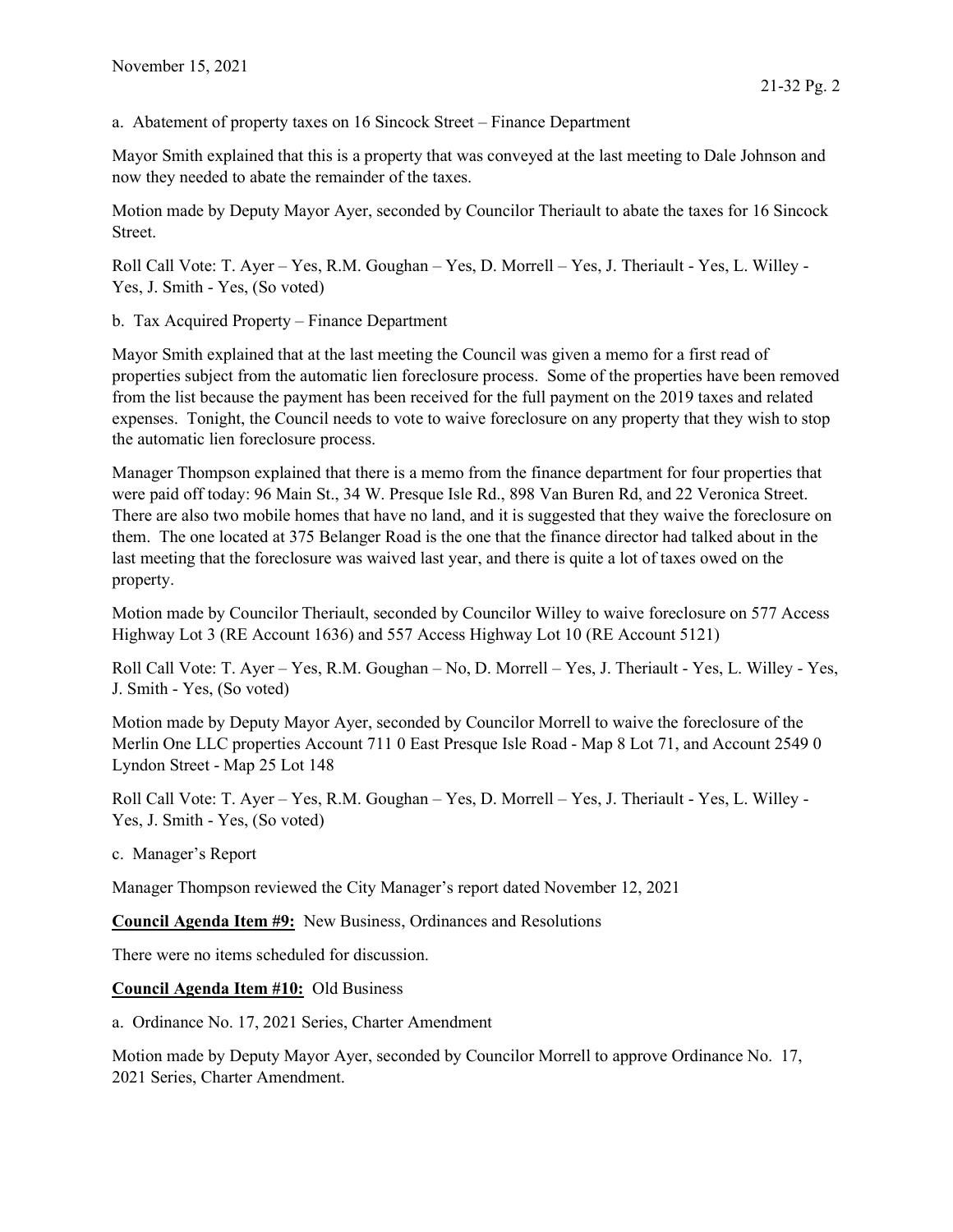Councilors Theriault and Willey expressed their concern and being in opposition of the vote. They believe that people have the right to choose whether they come to vote or not and that it should just be a majority rule.

Roll Call Vote: T. Ayer – Yes, R.M. Goughan – Yes, D. Morrell – Yes, J. Theriault - Yes, L. Willey - Yes, J. Smith - Yes, (So voted)

Council Agenda Item #11: Reports and Discussion by Mayor and Council Members

Councilor Morrell expressed his gratitude to Danny Raymond and the EMS staff, CPD & Cary Medical for the professional services rendered to his wife.

Councilor Willey reminded that the library is selling raffle tickets for baskets of items, one of which is county-based items and will be raffled off during Small Business Saturday.

Councilor Goughan gave a shout out to Lucas Roy of Luke's Small Engine & Repair on the Van Buren Road for being courteous and professional.

Council Agenda Item #12: Next Regular Meetings: November 29 & December 13

Council Agenda Item #13: Executive Session(s) (May be called to discuss matters identified under MRSA, Title 1, §405.6)

a. Real Estate and Economic Development under §405.6.C (Steam Plant)

Motion made by Councilor Theriault, seconded by Councilor Willey to enter executive session at 6:52p.m. to discuss Real Estate and Economic Development under §405.6.C

Roll Call Vote: T. Ayer – Yes, R.M. Goughan – Yes, D. Morrell – Yes, J. Theriault - Yes, L. Willey - Yes, J. Smith - Yes, (So voted)

Council exited executive session at 7:14 p.m.

No action taken.

b. Real Estate and Economic Development under §405.6.C (Downtown TIF District, CEA inquiry)

Motion made by Councilor Morrell, seconded by Deputy Mayor Ayer to enter executive session at 7:15 p.m. to discuss matters related to real estate and economic development under MRSA Title §405.6.C

Roll Call Vote: T. Ayer – Yes, R.M. Goughan – Yes, D. Morrell – Yes, J. Theriault - Yes, L. Willey - Yes, J. Smith - Yes, (So voted)

Council exited executive session at 7:45 p.m.

No action taken.

c. Real Estate and Economic Development under §405.6.C (Downtown TIF District, attorney information)

Motion made by Deputy Mayor Ayer, seconded by Mayor Smith to enter executive session at 7:48 p.m. to discuss matters related to real estate and economic development under MRSA Title §405.6.C for attorney information concerning Downtown TIF District.